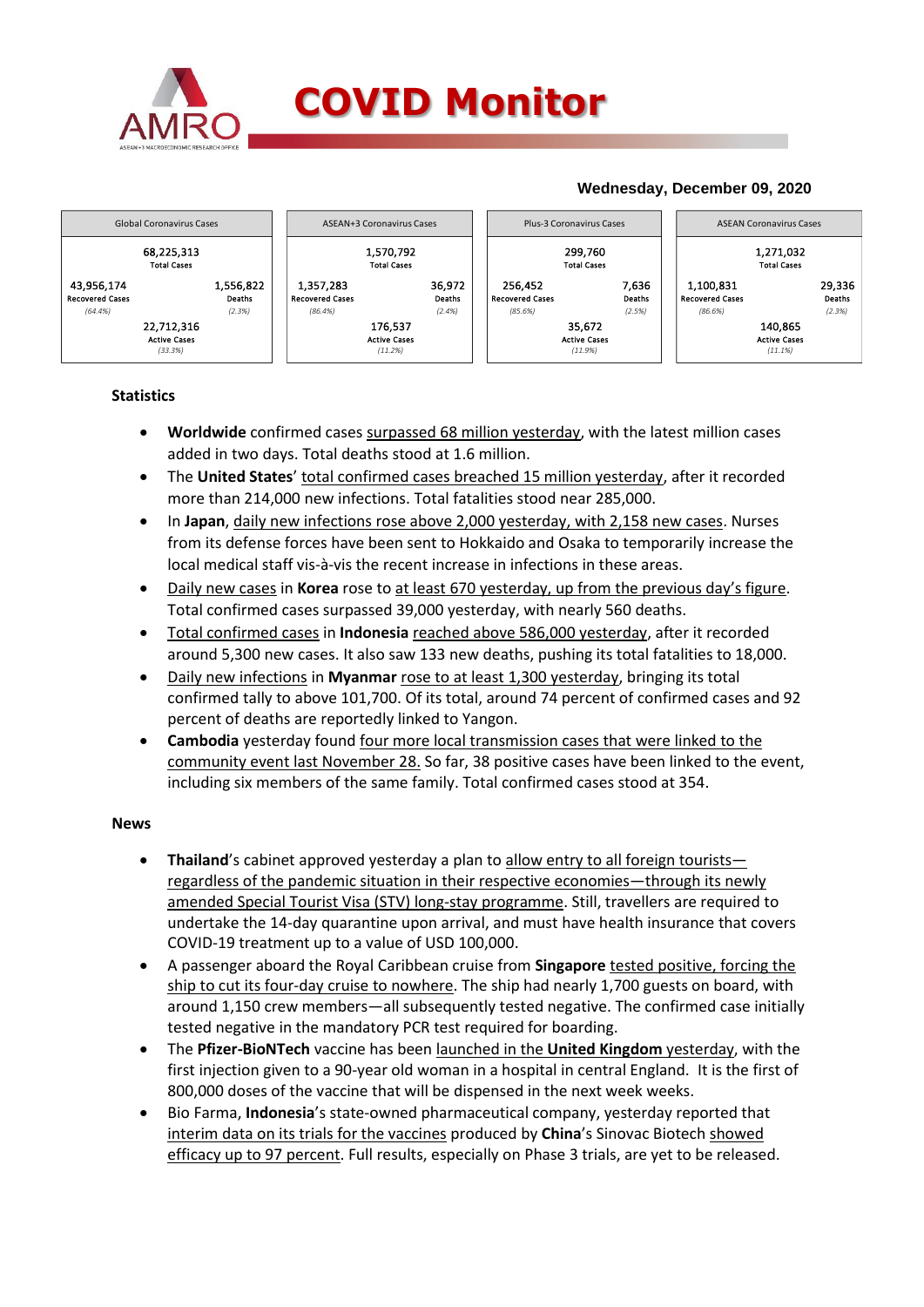

# **COVID Monitor**

Data as of 8/12/2020

#### Overview of Confirmed COVID-19 Cases

| ∆New Cases<br>Economy<br>$(7$ -day avg) <sup>1</sup><br>Cases<br>Cases<br>Population<br>Cases<br>1M Pop.<br><b>Deaths</b><br><b>Deaths</b><br><b>Rate (%)</b><br><b>Rate (%)</b><br>Cases<br>Recovered | $(96)^2$                 |
|--------------------------------------------------------------------------------------------------------------------------------------------------------------------------------------------------------|--------------------------|
|                                                                                                                                                                                                        |                          |
| 22,712,316<br>Global<br>68,225,313<br>634,110<br>116,520<br>0.9<br>1,556,822<br>12,289<br>2.3<br>43,956,174<br>64.4                                                                                    | 66.7                     |
| $-439$<br>ASEAN+3<br>1,570,792<br>11,997<br>0.8<br>36,972<br>293<br>2.4<br>1,357,283<br>86.4                                                                                                           | 176,537<br>66.7          |
| Plus-3<br>299,760<br>2,947<br>743<br>1.0<br>7,636<br>39<br>2.5<br>256,452<br>85.6                                                                                                                      | 88.8<br>35,672           |
| $-1,182$<br>0.7<br>29,336<br>2.3<br>1,100,831<br><b>ASEAN</b><br>1,271,032<br>9,050<br>254<br>86.6                                                                                                     | 140,865<br>88.1          |
|                                                                                                                                                                                                        |                          |
| $-3$<br>0.0<br>62<br>12<br>0.0<br>$\Omega$<br>94.3<br>China<br>86,661<br>4,634<br>5.3<br>81,741                                                                                                        | 286<br>99.7              |
| 22<br>7,075<br>100<br>112<br>5,696<br>Hong Kong, China<br>927<br>13.1<br>$\mathbf 0$<br>1.6<br>80.5<br>1.4                                                                                             | 1,267<br>82.1            |
| 641<br>166,592<br>1,325<br>2,158<br>17.2<br>1.3<br>2,334<br>35<br>138,838<br>83.3<br>1.4<br>Japan                                                                                                      | 25,420<br>84.7           |
| 677<br>83<br>1.7<br>39,432<br>757<br>13.0<br>556<br>30,177<br>76.5<br>$\Delta$<br>1.4<br>Korea                                                                                                         | 8,699<br>77.9            |
|                                                                                                                                                                                                        |                          |
| 2,175<br>5,292<br>19.6<br>$-462$<br>0.9<br>586,842<br>18,000<br>133<br>3.1<br>483,497<br>82.4<br>Indonesia                                                                                             | 85,345<br>85.5           |
| 75,306<br>2,267<br>1,012<br>$-588$<br>1.4<br>388<br>0.5<br>Malaysia<br>30.5<br>$\overline{4}$<br>64,056<br>85.1                                                                                        | 10,862<br>85.6           |
| 442,785<br>12.6<br>$-179$<br>0.3<br>98<br>408,790<br>Philippines<br>4,024<br>1,386<br>8,670<br>2.0<br>92.3                                                                                             | 25,325<br>94.3           |
| 2.1<br>$^{\mbox{-}1}$<br>$\mathbf 0$<br>58,285<br>10,222<br>12<br>0.0<br>29<br>0.0<br>58,176<br>99.8<br>Singapore                                                                                      | 80<br>99.9               |
| 61<br>25<br>0.4<br>6<br>4,151<br>0.6<br>60<br>$\Omega$<br>1.4<br>3,880<br>93.5<br>Thailand                                                                                                             | 211<br>94.9              |
| 337<br>$\mathbf 1$<br>2.2<br>$\mathbf 1$<br>0.7<br>3<br>96.7<br>Brunei Darussalam<br>152<br>$\mathbf 0$<br>2.0<br>147                                                                                  | $\overline{2}$<br>98.7   |
| 354<br>$\overline{2}$<br>21<br>$\overline{4}$<br>0.2<br>0<br>$\mathbf 0$<br>0.0<br>307<br>86.7<br>Cambodia<br>$1.1$                                                                                    | 47<br>86.7               |
| $-2$<br>$6\overline{6}$<br>41<br>0.0<br>0.0<br>$\mathbf 0$<br>$\mathbf 0$<br>0.0<br>28<br>Lao PDR<br>$\Omega$<br>68.3                                                                                  | 13<br>68.3               |
| 32<br>101,739<br>1,308<br>2151<br>19<br>2.1<br>80726<br>24.5<br>1.3<br>79.3                                                                                                                            | 18,862<br>81.5           |
| 1,906<br>Myanmar<br>9<br>2.5<br>1,377<br>14<br>0.1<br>0.7<br>35<br>10<br>$\mathbf 0$<br>1,224<br>88.9                                                                                                  | 118<br>91.4              |
| Vietnam                                                                                                                                                                                                |                          |
| 594,572<br>1,098<br>0.3<br>51,626<br>1,957<br>169.9<br>17,507<br>121<br>2.9<br>Belgium                                                                                                                 |                          |
| л<br>2,307,870<br>35,509<br>13,713<br>10,447<br>56,001<br>831<br>2.4<br>211.0<br>0.6<br>France<br>÷,                                                                                                   |                          |
| 23,807<br>1,229,269<br>29,263<br>2.4<br>20,002<br>568<br>1.6<br>909,058<br>74.0<br>14,815<br>352.7<br>Germany                                                                                          | 300,209<br>75.6          |
| 1,158<br>958,629<br>54.5<br>1,757,394<br>29,177<br>14,837<br>246.3<br>0.9<br>61,240<br>634<br>3.5<br>Italy                                                                                             | 737,525<br>58.0          |
| 579,997<br>908.9<br>8,639<br>2.8<br>Netherlands<br>33,563<br>15,706<br>9,857<br>153<br>1.7<br>$\sim$<br>÷,                                                                                             | $\overline{\phantom{a}}$ |
| 8.8<br>1,702,328<br>36,323<br>46,646<br>2.7<br>150,376<br>Spain<br>$\sim$<br>÷                                                                                                                         | 53,521<br>96.9           |
| 358,568<br>$-5,547$<br>1.2<br>Switzerland<br>41,467<br>4,262<br>492.9<br>5,593<br>98<br>1.6<br>279,900<br>78.1                                                                                         | 73,075<br>79.6           |
| 2,233<br>United Kingdom<br>1,754,911<br>26,093<br>16,951<br>252.0<br>$1.0$<br>62,130<br>696<br>3.5<br>$\sim$                                                                                           | $\sim$                   |
|                                                                                                                                                                                                        |                          |
| 6,674,999<br>30,717<br>Brazil<br>31,579<br>51,088<br>241.7<br>0.8<br>178,159<br>842<br>2.7<br>5,965,492<br>89.4                                                                                        | 531,348<br>92.0          |
| 432,743<br>$-1,553$<br>163.2<br>12,887<br>91<br>3.0<br>349,629<br>80.8<br>Canada<br>11,444<br>6,171<br>1.4                                                                                             | 70,227<br>83.8           |
| 1,469,919<br>32,270<br>3,610<br>79.3<br>411<br>0.2<br>40,009<br>121<br>2.7<br>1,305,587<br>Argentina<br>88.8                                                                                           | 124,323<br>91.5          |
| 1,193,255<br>4,607<br>800<br>9.3<br>881,050<br>9,389<br>11,006<br>86.6<br>0.9<br>110,874<br>73.8<br>Mexico                                                                                             | 201,331<br>83.1          |
| 973,912<br>29,671<br>3.7<br>909,389<br>36,274<br>93.4<br>Peru<br>$\overline{\phantom{a}}$                                                                                                              | 28,249<br>97.1           |
| 23,589<br>649.0<br>1.4<br>1.9<br><b>United States</b><br>15,097,757<br>45,605<br>214,859<br>284,893<br>2,531<br>5,786,915<br>38.3<br>9,025,949                                                         | 40.2                     |
|                                                                                                                                                                                                        |                          |
| 0.2<br>27,993<br>1,078<br>6<br>-9<br>0.0<br>908<br>$\mathbf 0$<br>25,651<br>Australia<br>3.2<br>91.6                                                                                                   | 1,434<br>94.9            |
| 5,513<br>9,735,850<br>7,109<br>32,080<br>23.4<br>0.3<br>141,360<br>402<br>1.5<br>9,215,581<br>94.7<br>India                                                                                            | 378,909<br>96.1          |
| 1,062,397<br>12,625<br>11,023<br>196<br>50,917<br>323<br>754,224<br>131.0<br>1.0<br>4.8<br>71.0<br>Iran                                                                                                | 257,256<br>75.8          |
| 2,492,713<br>$-2,046$<br>17,001<br>25,752<br>175.6<br>1.0<br>43,674<br>552<br>1.8<br>1,963,864<br>78.8<br>Russia                                                                                       | 485,175<br>80.5          |
| 5.6<br>193<br>$-16$<br>0.1<br>12<br>Saudi Arabia<br>359,115<br>10,330<br>5,989<br>1.7<br>349,414<br>97.3                                                                                               | 3,712<br>99.0            |
| 67.2<br>698<br>0.5<br>183<br>South Africa<br>821,889<br>13,762<br>4,011<br>22,432<br>2.7<br>753,072<br>91.6                                                                                            | 46,385<br>94.4           |

Source: Haver Analytics, sourced from Johns Hopkins University; AMRO staff calculations.<br>Notes: New cases since previous day. Δ% refers to percentage change since previous day. Fatality rate measured as deaths per confirm